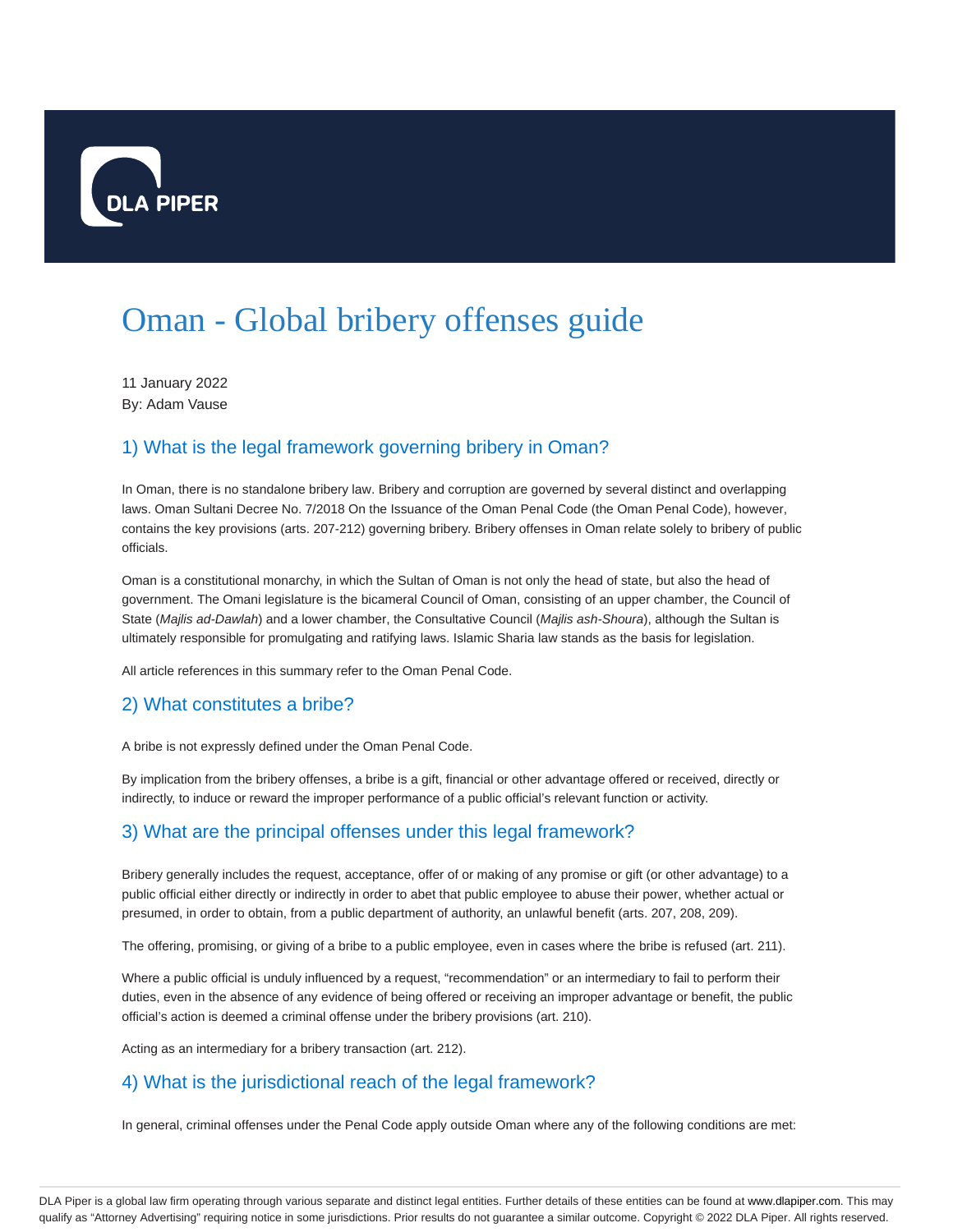- the perpetrator is an Omani public official acting during or in the performance of their duties (art. 19(a));
- the perpetrator is an Omani official in the diplomatic and consular sector abroad while enjoying diplomatic immunity in accordance with international agreements (art. 19(b)); or
- the perpetrator is a foreigner found in Oman after committing a crime abroad (whose extradition has not been requested) (art. 20).

## 5) Who may be liable for bribery? (Public officials, private individuals, legal entities, etc.)

Private individuals, public employees, and any person who aids or abets a bribery offense can be prosecuted for bribery offenses.

It is worth noting that public employee is widely defined to include civil servants and state enterprises in which the government owns more than 40% of the share capital (art. 10).

#### 6) Can a parent company be liable for its subsidiary's involvement in bribery?

There are no specific provisions addressing a parent company's liability for its subsidiary's involvement in bribery, though it is possible in cases in which the subsidiary is the offeror of the bribe. Some possibilities include where:

- the parent company acts as an intermediary in the bribery offense; or
- the parent company acted directly or indirectly in the commission of the bribe.

#### 7) Are facilitation payments (i.e. small payments to speed up routine governmental action) considered bribes?

Yes. Provided they meet the criteria, facilitation payments are considered bribery, no matter how small the amount.

#### 8) Does the legal framework restrict political and charitable contributions?

There are no express provisions under the Oman Penal Code that restrict political or charitable contributions.

There are, however, restrictions under fundraising and charity laws that could apply to charitable contributions. Fundraising and the establishment of charities in Oman is highly regulated, in part, to mitigate the risk of terrorism financing and money laundering. Charities are closely scrutinized and regulated and fundraising is only permitted in partnership with locally established charities.

As Oman is a constitutional monarchy, political contributions are not applicable.

#### 9) Does the legal framework place restrictions on corporate hospitality?

The Oman Penal Code makes no express provisions with regard to corporate hospitality and any financial or other advantage given in that context would be assessed by reference to the provisions described in this note.

#### 10) Are there any defenses for bribery offenses?

The Oman Penal Code states that a briber or intermediary who self-reports a bribery offense before it is discovered shall be exempted from the penalty (art. 212). However, it is not clear whether the self-reporter would be exempt from bribery, corruption or other related offenses under other legislation.

If the self-report is made after the bribery offense is discovered, the self-report is deemed as a mitigating factor in sentencing (art. 212).

Other general mitigating factors: article 71 of the Oman Penal Code allows a court to order the stay of an enforcement order of a fine or imprisonment for a period less than three years (arts. 209 and 211 prescribe sentences which would fall within this duration), if: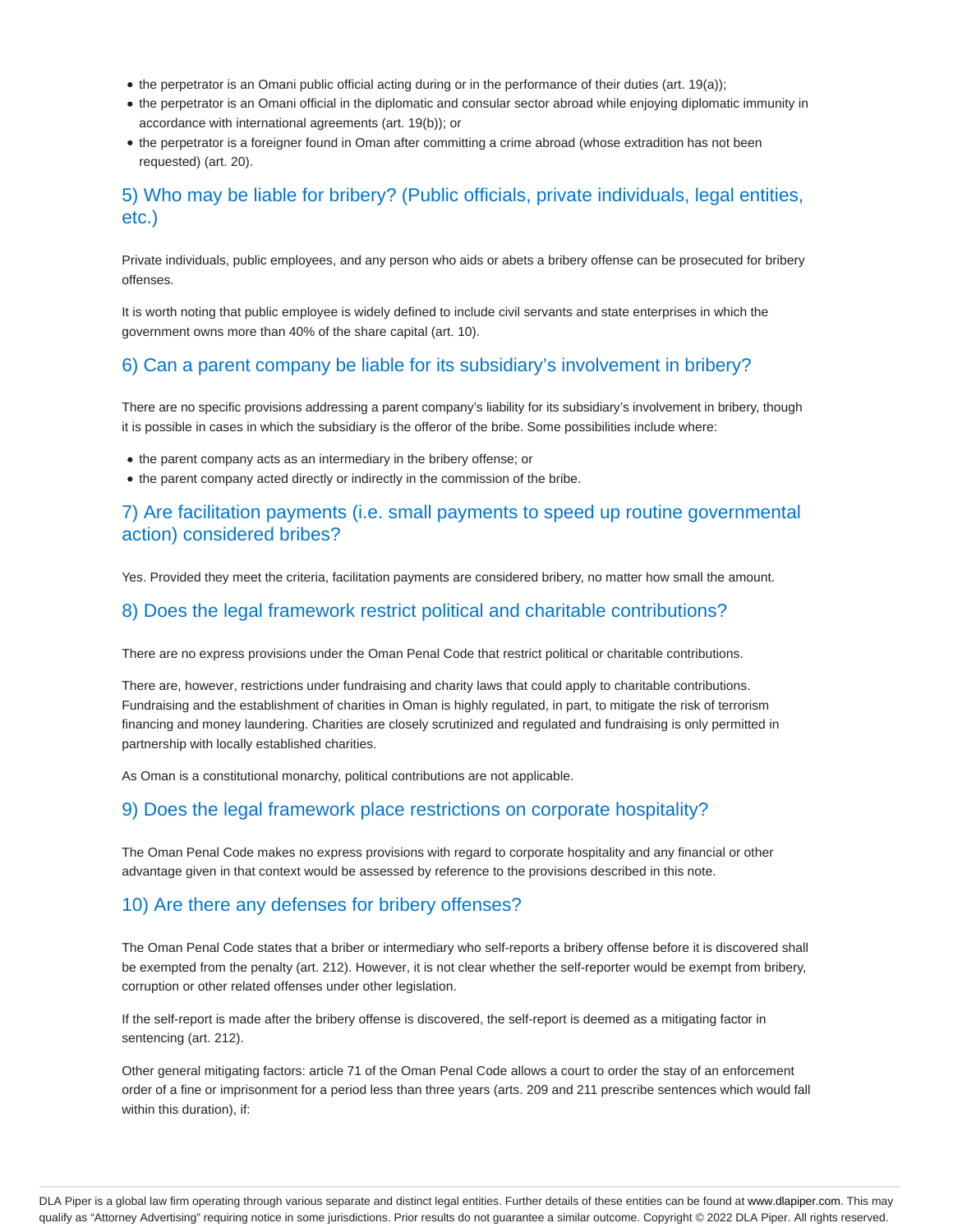- the manner of the sentenced person, their background or age or the circumstances in which the crime was committed leads to the belief that they will not return to the commission of a crime; and
- the sentenced person maintains an actual place of residence in Oman.

## 11) What are the key regulatory or enforcement bodies with regard to bribery?

- The State Financial and Administrative Monitoring Institution
- The Ministry of Justice and Legal Affairs
- The Public Prosecution Office

## 12) What are the legal consequences of being found guilty of bribery offenses?

| Legal Consequence                                                                                                                                                                                                                         | Application                                                                                                                                                                                                                                                                               |
|-------------------------------------------------------------------------------------------------------------------------------------------------------------------------------------------------------------------------------------------|-------------------------------------------------------------------------------------------------------------------------------------------------------------------------------------------------------------------------------------------------------------------------------------------|
| • At least three years' and up to five years'<br>imprisonment;<br>• a fine at least equal to the bribe promised or received;<br>· dismissal from public office; and<br>• permanent deprivation of the right to hold any public<br>office. | • Bribery of public officials (art. 207).<br>• Same legal consequences apply to bribers and<br>intermediaries (art. 212).                                                                                                                                                                 |
| • At least three years' and up to ten years'<br>imprisonment;<br>• a fine at least equal to the bribe;<br>· dismissal from public office; and<br>• permanent deprivation of the right to hold any public<br>office.                       | • Higher offense, where the bribery transaction involves<br>the public official breaching their duties (and not<br>merely refraining from duties, turning a blind eye,<br>facilitation, etc.) (art. 208).<br>• Same legal consequences apply to bribers and<br>intermediaries (art. 212). |
| • At least one year and up to three years' imprisonment.                                                                                                                                                                                  | • Attempted bribery: lesser offense in respect of bribers<br>and intermediaries, where the public official refuses<br>the bribe (art. 211).                                                                                                                                               |
| • One to six months' imprisonment; and<br>• a fine of OMR500 to OMR1,000.                                                                                                                                                                 | • Undue influence of a public official who fails to fulfill<br>their duties on the basis of a request, recommendation<br>or an intermediary. The provision of a bribe is not an<br>element of this offense (art. 210).                                                                    |

\*Even though this is not expressly stated under the Oman Penal Code, the public authority may have the discretion to confiscate any proceeds of crime.

\*Additional legal consequences may apply if the acts constitute crimes under other laws.

## 13) Are deferred prosecution agreements (DPAs) or other similar settlement mechanisms available?

Bribery offenses are not currently capable of being settled by way of DPA under Omani anti-bribery laws.

No formal settlement mechanisms are available under the Oman Penal Code.